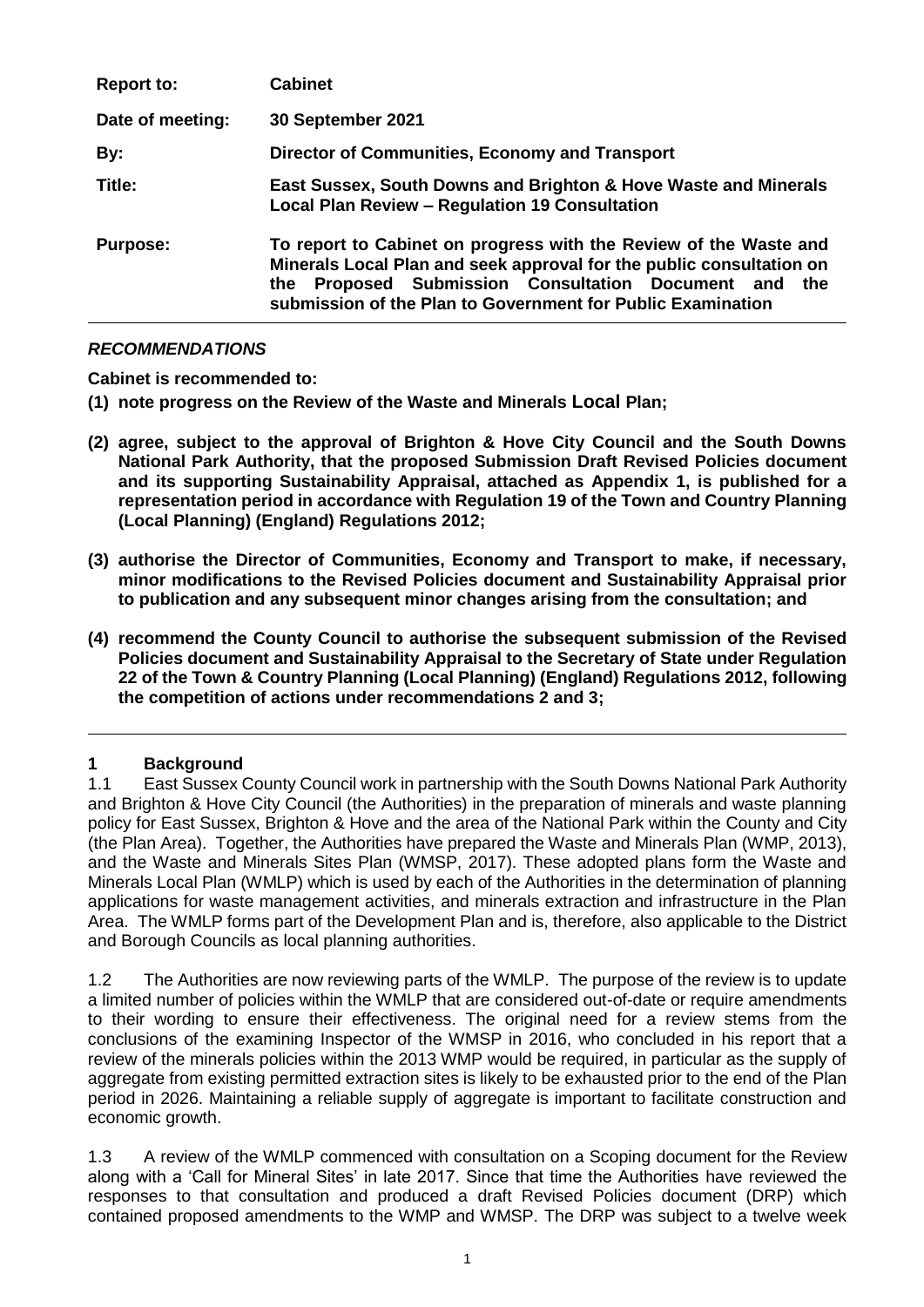public consultation between 11 May – 3 August 2020. An Equality Impact Assessment has been completed on the Plan and has found no significant disproportionate impacts. This report is now seeking approval for the publication of the Submission version of the DRP to allow for a representation period under Regulation 19 of the Town and Country Planning (Local Planning) (England) Regulations 2012, prior to submission to the Government for Public Examination. It is this version of the DRP that the Authorities consider to be the most appropriate strategy to take forward, defend at Public Examination and subsequently adopt. It is for this reason, why the decision is to be taken by way of recommendation to Full Council on 12 October 2021.

# **2 Supporting information**

2.1 The consultation on the DRP in 2020 received a total sixty nine responses and a petition containing 221 names. The consultation responses have been considered and, where appropriate, the DRP has been amended to accommodate the views submitted. The Authorities' responses to all comments made have been summarised in a separate document. Full copies of the consultation responses and the Authorities' responses are available in the Members Room.

2.2 The main area of focus in the DRP has been aggregate provision. The Plan Area has always been a low producer of aggregates due to the geology and environmental constraints as well as internationally protected sites. There are currently two permitted quarries located within the Plan Area: Lydd quarry near the Kent border which produces sharp sand and gravel; and Novington Sandpit in the National Park which is permitted to produce soft (builder's) sand, although there has not been any extraction from this site in recent years.

2.3 In terms of aggregate provision and specific responses to the 2020 consultation on the DRP, the operator of the quarry at Lydd submitted proposals for an extension to the quarry, as it is anticipated that the permitted resource will be exhausted within the next twelve months. However, due to National and International environmental designations, further working to extend the quarry is not considered to be feasible or supportable due to the irreversible harm that would be caused to the interests of the designated sites. Following consideration of advice from Natural England and the known availability of suitable alternative materials, no additional areas for future extraction are therefore proposed at Lydd Quarry.

2.4 Overall, the proposed amendments and revisions to the WMLP seek to improve and strengthen the Policies, but do not change the existing strategy or thrust of the WMLP. The Review identifies a number of matters, and these relate to: (i) clarifying/improving the wording of a small number of policies so that they can more easily/appropriately applied to decisions on planning applications; (ii) the provision of aggregates to the Plan Area; (iii) sustainable use of aggregates; (iv) the safeguarding of minerals resources and minerals infrastructure; (v) adding reference to net-gain in biodiversity to the Environment and Environmental Enhancement policy; (vi) updating the protected landscapes policy to include specific references to the High Weald AONB; and (vii) the future continued provision of specialist clay for Aldershaw Tiles. Full details of the proposed revisions are contained within the DRP in Appendix 1.

2.5 The current Review sets out proposed revisions for specific policies and is not a review of all policies within the WMLP. It is acknowledged that after the Review has been completed, there will be a future, more in depth review of the WMLP, which will look at the WMLP in its entirety.

## **3 Conclusion and recommendations**

3.1 Progress on the review of the WMLP should be noted. The review is not seeking to amend or update all Policies in the WMLP, and those Policies which are not part of the review will remain part of the adopted WMLP and will therefore still be part of the Development Plan as they are considered to be in conformity with national policy, primarily in the form of the National Planning Policy Framework (NPPF). The DRP updates, clarifies and strengthens certain existing Policies, including in relation to the future provision and supply of aggregates and their sustainable use.

3.2 The responses received to the 2020 consultation have been considered and changes made to the DRP where considered appropriate. The completed Equality Impact Assessment requires no further changes. The next stage will be publishing the DRP and inviting representations to be made on it under Regulation 19 of the Town and Country Planning (Local Planning) (England) Regulations